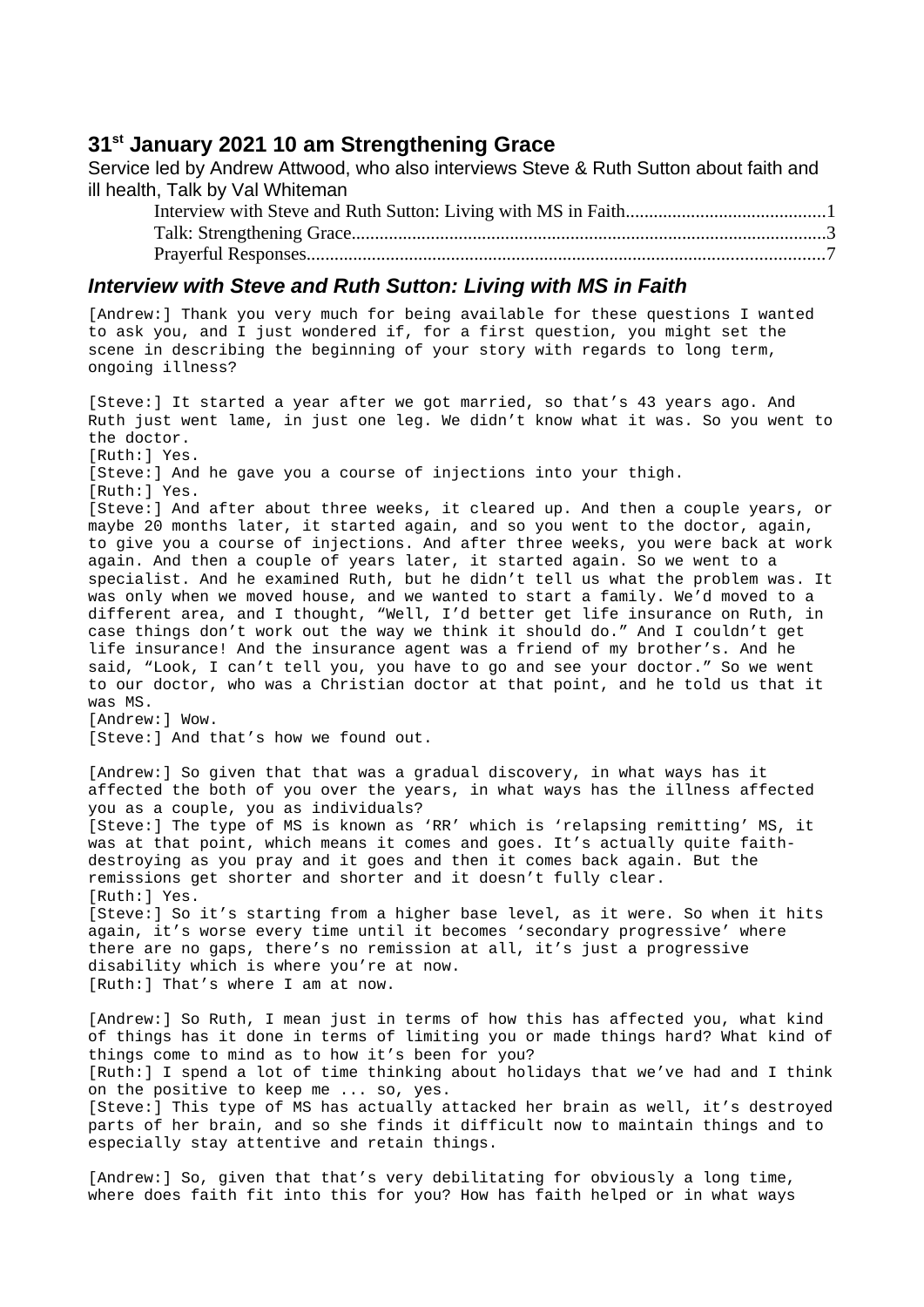have you journeyed with God through this situation? [Ruth:] Well, we've taken to God. [Steve:] We pray about it. Having God with us, day to day, every day, in everyday tasks, really, because everything becomes a bit of a problem then. And finding encouragement from reading the Bible together, praying together and that's really our mainstay, is our reading together. It does two things. It helps you in your reading as you forget words. [Andrew:] Right. [Steve:] So it's really our mainstay, as I said, and knowing we can ask Him for anything at any time. Ask His help. So it's fabulous, really, isn't it? I mean, let's face it. [Ruth:] We have help from St. John's. We have help from... [Andrew:] from the church? [Ruth:] Yeah, yeah. [Steve:] Yes, when we get together, then friends stimulate you, don't they? [Ruth:] Definitely, [Steve:] Which we do miss during lockdown, that stimulation of time. [Andrew:] And what about, what about yourself, Steve, what sustains you, faithwise? Obviously, you play a role as a husband and carer, to some extent, with Ruth. What sustains you faith-wise? [Steve:] It is that personal walk, that closeness, that being able to, you know, when things are really bad, I'll go upstairs and pour it all out before the Lord. And then I'll come down and we'll talk it over. And He shows us really what the way ahead is, whether it needs more effort, because Ruth's finding that she can't do something that she could do last week. Sometimes it needs more effort, and a bit more attention given to it. Other times it needs life adjustment. And so we have to alter things in how we live in order to actually cope with the situation. [Andrew:] Okay, so it sounds like you both are having to continuously learn and, presumably learning as Christians as you go? [Ruth:] Yes, very much so. [Steve:] Yes, very much so, very much so. It really is. I don't know how we would have managed without a deep faith and trust in Jesus as Saviour and God's love for us. I really don't know how we would manage ... [Andrew:] Okay. [Steve:] ... with all that's gone on, He's always there. I mean, you don't always want and like what is going on. But He helps us make the most of it, the best of it. [Ruth: 1 Yeah. [Andrew:] Good. [Steve:] But I think the main secret, it's our trust in God. But facing every difficulty with humour, [Andrew:] Right [Ruth:] Yes. [Steve:] We laugh a lot. We have a happy home. And you have to just laugh at when things go wrong. [Andrew:] Okay. [Steve:] Really, that's a big thing we've learned. Treat everything with humour, because God loves us, even though Ruth hasn't been healed yet, and we've prayed for healing many times, it's just the knowledge that He loves and cares for us. There's an old song which I looked up recently, and the chorus words are this and it's really our testimony, isn't it? [Ruth:] Yes. [Steve:] The chorus words go, "Some through the waters, some through the flood, some through the fire, but all through the Blood. Some through great sorrow, but God gives a song in the night season and all the day long."<sup>[1](#page-1-0)</sup> And we literally start our day singing. We do. We play a little game. We start each day with the

<span id="page-1-0"></span><sup>1</sup> God Leads Us Along – by George A. Young, 1903. [https://library.timelesstruths.org/music/God\\_Leads\\_Us\\_Along/](https://library.timelesstruths.org/music/God_Leads_Us_Along/)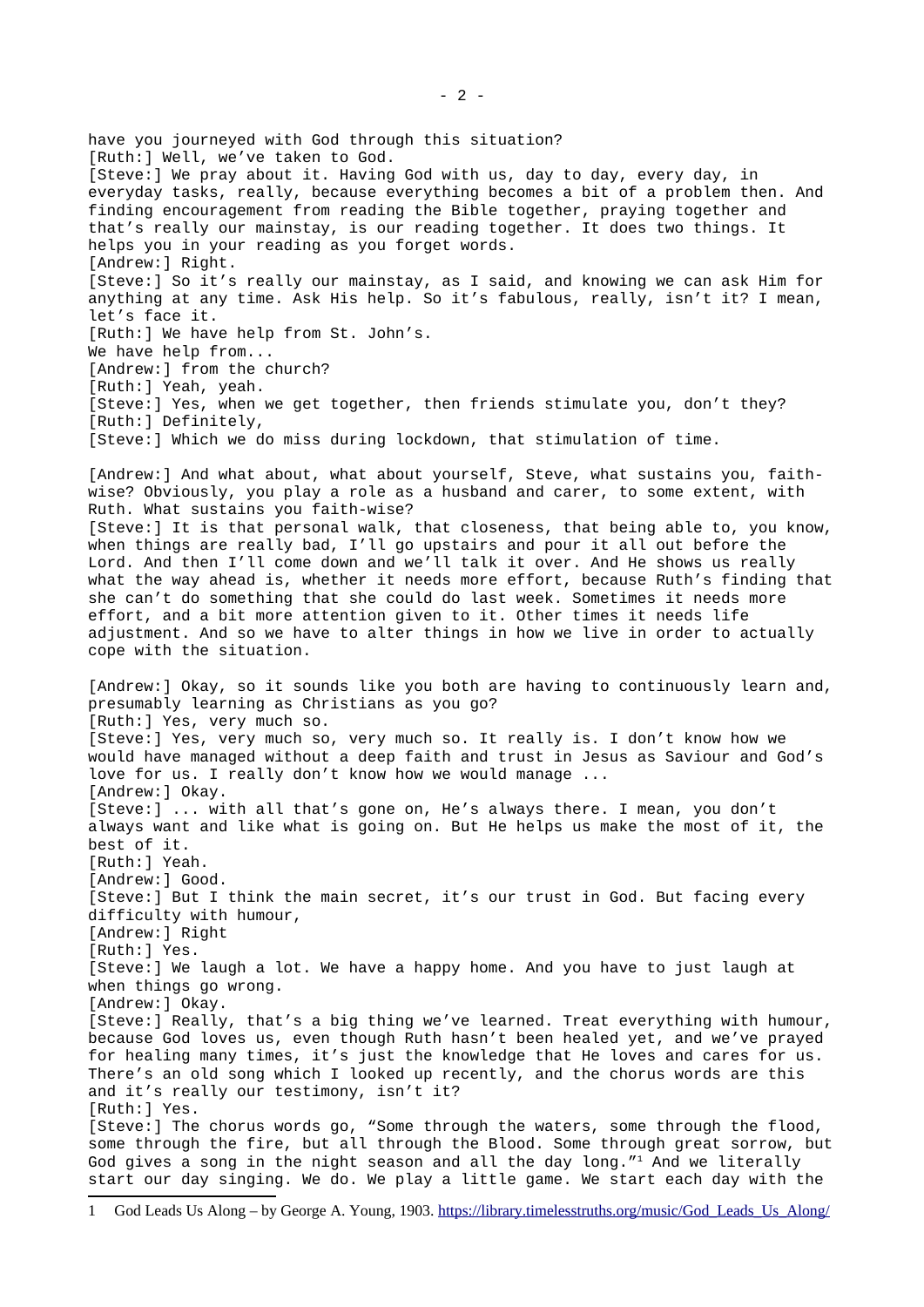alphabet, with one of the letters from the alphabet, and the task is to think of the words of a hymn, a verse or a chorus, and sing it through. And that's how we start our day. And each day, we take a different letter. So we start our day, singing, praising, and that's a real help to start.

[Andrew:] Look, it's been lovely to talk with you. I'm really impressed. Thank you very much for answering my questions. Okay? [Steve:] Our pleasure.

## <span id="page-2-0"></span>*Talk: Strengthening Grace*

[Val Whiteman:]

I watched that before, and I find it unbearably moving. I mean, how wonderful that the testimony is that Jesus is with them, always. So I'd like a moment of quiet while we think about what Ruth and Steve said, before I start to talk.

Father God, thank You so much for Ruth and Steve. Thank You for the testimony that You are with them always, even through the darkest times. And we pray that this may continue. We may not understand why You don't heal, because we probably would. But we pray for Your faith and Your understanding and Your trust and Your love, for them and for all of us. Amen.

So I feel like kind-of 'follow that'! Last week, we heard about sanctifying grace from Andrew and that's how to live more like Jesus. And this, as Andrew says, the last one in the series, will overlap it a little and continue it. It's, to remind you, 'strengthening grace', the power to live for God even in suffering and in trouble. So, remember, Andrew's challenged us to think about what we might be carrying at the moment on our own, without God. So can you hang on to that thought for a while until I finish.

I want to look back a little at what grace means. I didn't realise that it came from the Hebrew word which describes God's choosing of His people through the covenants in the Old Testament, the undeserved choice of the Israelites, out of all the other people that God could have chosen. They didn't deserve it, it was His choice. In the New Testament, in the New Covenant, and we remember grace is, traditionally, God's Riches At Christ's Expense. Without grace, we can't enter into contact with God at all, we're justified through grace in Jesus. And we need to accept that nothing we can do will enable us to be holy enough to come into His presence, but thank God, Christ did it all by His death on the Cross. And we, because we love Him, accept that sacrifice, and therefore we are free to be the people we should be. But that's not where it ends. Grace, if it's grace at all, must continue throughout our Christian life. You don't get a kind of one-off fix when you become a Christian, you are justified by faith. And then you are sanctified by that grace, that God gives us, the grace that makes us grow more and more, if we live with it, like Jesus. So the reading we've got today is from 2 Corinthians 12:1-10. And I'm just going to read it from The Message, which I know is a paraphrase, but I just wanted the immediacy of Paul's words, and not that sort of 'holiness' which surrounds more careful translations. So Paul is talking to the Corinthians who, it is fair to say, have annoyed him. So, over to Andrew.

[Andrew:] Thank you, Val. So this is 2 Corinthians 12:1-10. From version/translation, *The Message*

1-5 You've forced me to talk this way, and I do it against my better judgment. But now that we're at it, I may as well bring up the matter of visions and revelations that God gave me. For instance, I know a man who, fourteen years ago, was seized by Christ and swept in ecstasy to the heights of heaven. I really don't know if this took place in the body or out of it; only God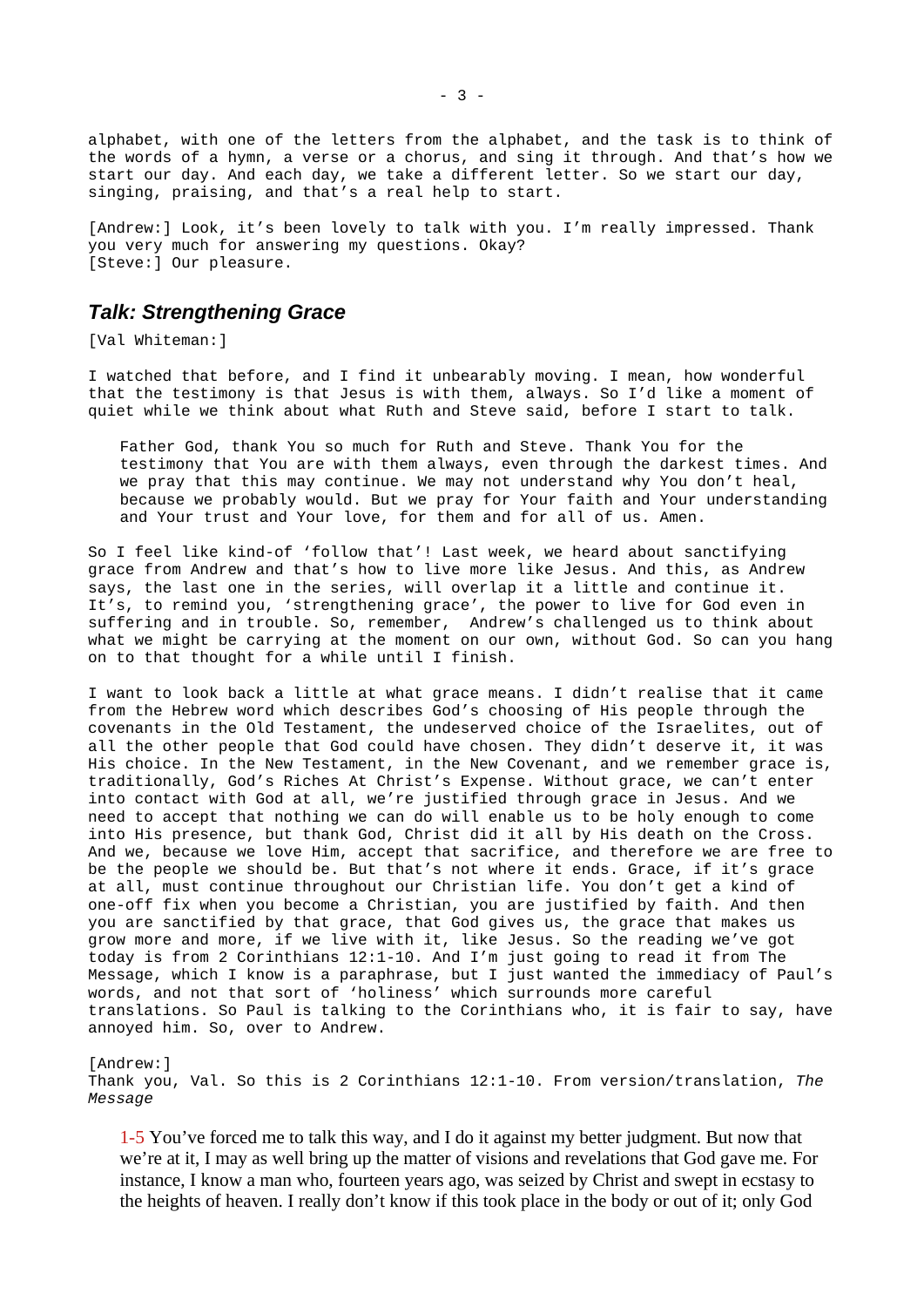knows. I also know that this man was hijacked into paradise—again, whether in or out of the body, I don't know; God knows. There he heard the unspeakable spoken, but was forbidden to tell what he heard. This is the man I want to talk about. But about myself, I'm not saying another word apart from the humiliations.

6 If I had a mind to brag a little, I could probably do it without looking ridiculous, and I'd still be speaking plain truth all the way. But I'll spare you. I don't want anyone imagining me as anything other than the fool you'd encounter if you saw me on the street or heard me talk.

7-10 Because of the extravagance of those revelations, and so I wouldn't get a big head, I was given the gift of a handicap to keep me in constant touch with my limitations. Satan's angel did his best to get me down; what he in fact did was push me to my knees. No danger then of walking around high and mighty! At first I didn't think of it as a gift, and begged God to remove it. Three times I did that, and then he told me,

My grace is enough; it's all you need. My strength comes into its own in your weakness.

Once I heard that, I was glad to let it happen. I quit focusing on the handicap and began appreciating the gift. It was a case of Christ's strength moving in on my weakness. Now I take limitations in stride, and with good cheer, these limitations that cut me down to size—abuse, accidents, opposition, bad breaks. I just let Christ take over! And so the weaker I get, the stronger I become.

This is the word of the Lord.

[Val Whiteman:]

Before I start, I need to say that Hamish has kindly put some background notes<sup>[2](#page-3-0)</sup> on Corinthians on the church website for you to look at if you want more detail, because I'm not going to have time to do much in the way of history of the church and so on. So if you're interested, have a look.

You heard from Steve and Ruth what it's like to live in this strengthening grace. It's a long haul, and not one we enter lightly. And I'm finding this talk really hard, because if I'm not careful, it comes across as glib, which is the last thing I want. I think if you want to experience this strengthening grace, you have to live it over a lifetime, as Ruth and Steven have had to. I like Eugene Peterson's title of his book on the Psalms, *A Long Obedience in the Same Direction*, which says it all.

Paul's really concerned for the Christians at Corinth because false teachers have tried to show them shortcuts to grace, which means that Christians can control their life and not Christ. If you're like me, it's something you have to learn daily, that Jesus is Lord and not me. Too often, I try to take back control and live my life in my own strength. Not even Paul tried that and succeeded.

Paul talks about relying on God in the terrible difficulties he faces. When he arrived in Corinth, he felt worn out from all the terrible things that had happened before. He felt he could not go on. Yet God says to him that he should not worry, that there are people in Corinth who will listen, he won't be harmed, so he relies on God for the strength to go on, and the result is the Christian church. There's still a lingering feeling that if we follow Christ, bad things shouldn't happen to us, and it's this that Paul attacks. He himself has suffered for the Gospel. He says in 2 Corinthians 11,

<span id="page-3-0"></span><sup>2</sup> By Val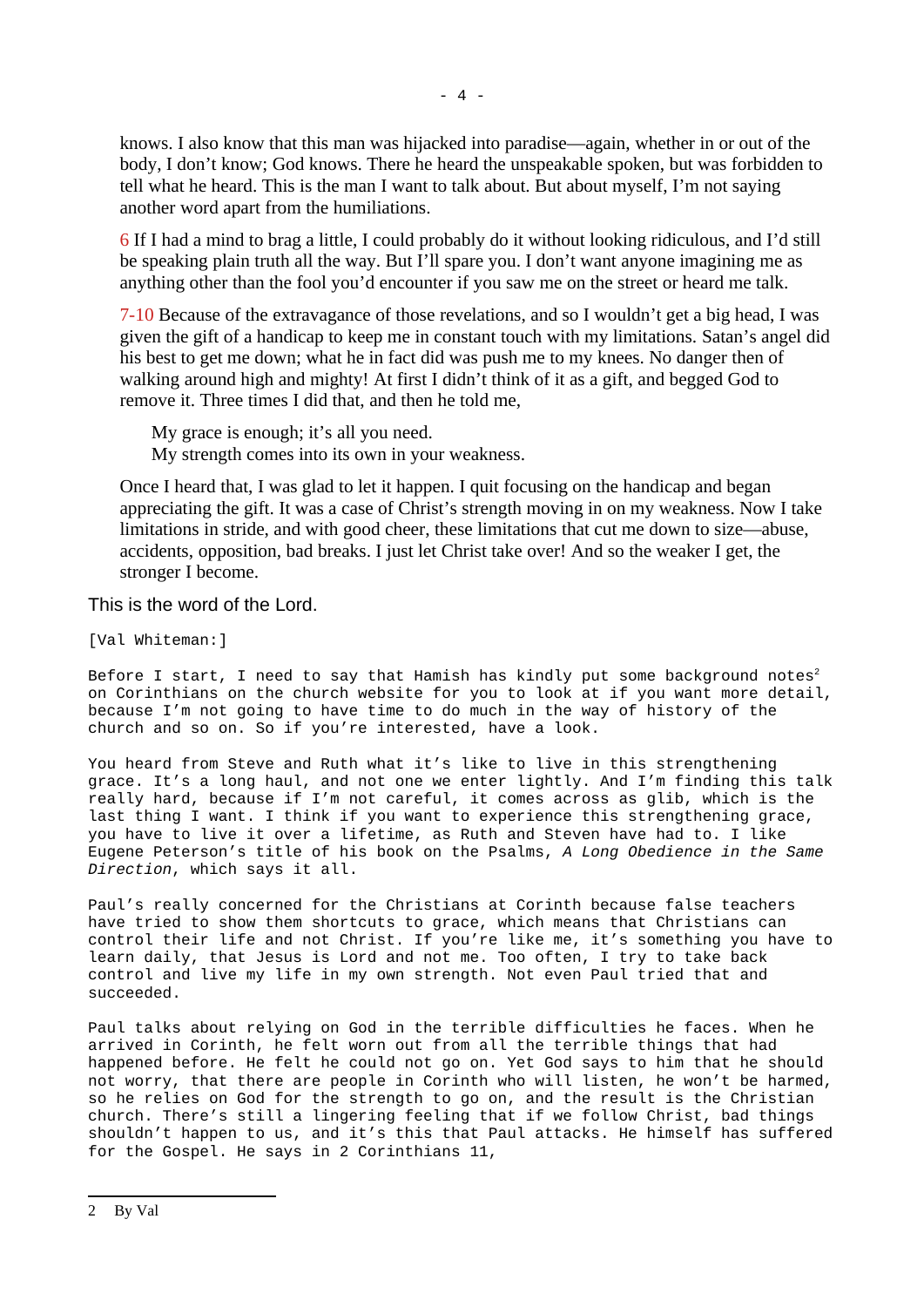23-27 I've worked much harder, been jailed more often, beaten up more times than I can count, and at death's door time after time. I've been flogged five times with the Jews' thirty-nine lashes, beaten by Roman rods three times, pummelled with rocks once. I've been shipwrecked three times, and immersed in the open sea for a night and a day. In hard travelling year in and year out, I've had to ford rivers, fend off robbers, struggle with friends, struggle with foes. I've been at risk in the city, at risk in the country, endangered by desert sun and sea storm, and betrayed by those I thought were my brothers. I've known drudgery and hard labour, many a long and lonely night without sleep, many a missed meal, blasted by the cold, naked to the weather.

When you speak truth to power, you tend to get into trouble. We have a slightly different problem in this country: we tend to be ignored to death. We're irrelevant and people don't listen when we try to tell them the danger or the truth of the Gospel. And that still hurts; it can still lead to rejection and damaged careers. But it's not surprising, and God is still with us, if we are obedient to His Word.

Worse and more problematic for us is when illness or death comes to us or those we love. In Job 5, verse 7, it says<sup>[3](#page-4-0)</sup>, "Man is born to trouble as the sparks fly upwards," and Job should know. As followers of Jesus, we're not exempt from the normal sadnesses of life. One thing that happens to all of us, sooner or later, is death, and for the Christian, although there is the great hope of salvation, there is still grief. Jesus Himself showed that grief as He mourned for His friend Lazarus. In John 11, verse 35, at the graveside it says, "Jesus wept," even though He knew that the sorrow was not going to last. We're allowed to be sad, when someone we love is no longer there. Sorrow and mourning are a part of life, Christian or atheist. We sorrow for the death of Pat Briffa, and we don't understand why she died when she did. I'm not going to speculate; all I'm going to do is to mourn with the family and friends. Again, don't let people tell you how you should react. How hurtful is that? I remember that when the great and wise Christian saint David Watson was dying of cancer, 'helpful' people said he was not healed because he did not have enough faith. What arrogance.

Listen to what Paul says about the thorn he had, this handicap, whatever it was, and I don't want to speculate in what it was, because it was obviously something that hindered him greatly, and maybe hindered him in his ministry. He says that he prayed for it to be removed three times and it wasn't. Why does a loving God let us suffer? Is that the wrong question to ask? I think so. When we suffer, Paul says, God is still with us, and he turns that suffering to joy, as Steve and Ruth have said, and into fruitful ministry, if we let it.

So what do we do if things happen to us or those we love, and we can't understand why? Of course, we pray for healing, or for a change in circumstances. But if they don't change, and the healing doesn't happen, then Paul says something absolutely amazing. "The weaker I get, the stronger I become," or in the NIV, "For when I am weak, then I am strong."[4](#page-4-1) God says, "My grace is sufficient for you, for my power is made perfect in weakness."[5](#page-4-2)

I was reading the other day in the newspaper about 'resilience', that modern virtue, which I'm assuming is much the same as perseverance. The writer said that in the West, we've largely lost our resilience, because our expectation is that we will be well and strong (until we're not). Health is the default position. It's the same idea which sees all disability as something defective that needs to be corrected, so disabled people are seen as somehow less than the able-bodied. Again, I don't know whether you saw that very moving documentary the other week. If things happen to us which are less than ideal, we feel

<span id="page-4-1"></span>4 From 2 Corinthians 12:10 [NIVUK 2011]

<span id="page-4-0"></span><sup>3</sup> [NKJV]

<span id="page-4-2"></span><sup>5</sup> From 2 Corinthians 12:9 [NIVUK 2011]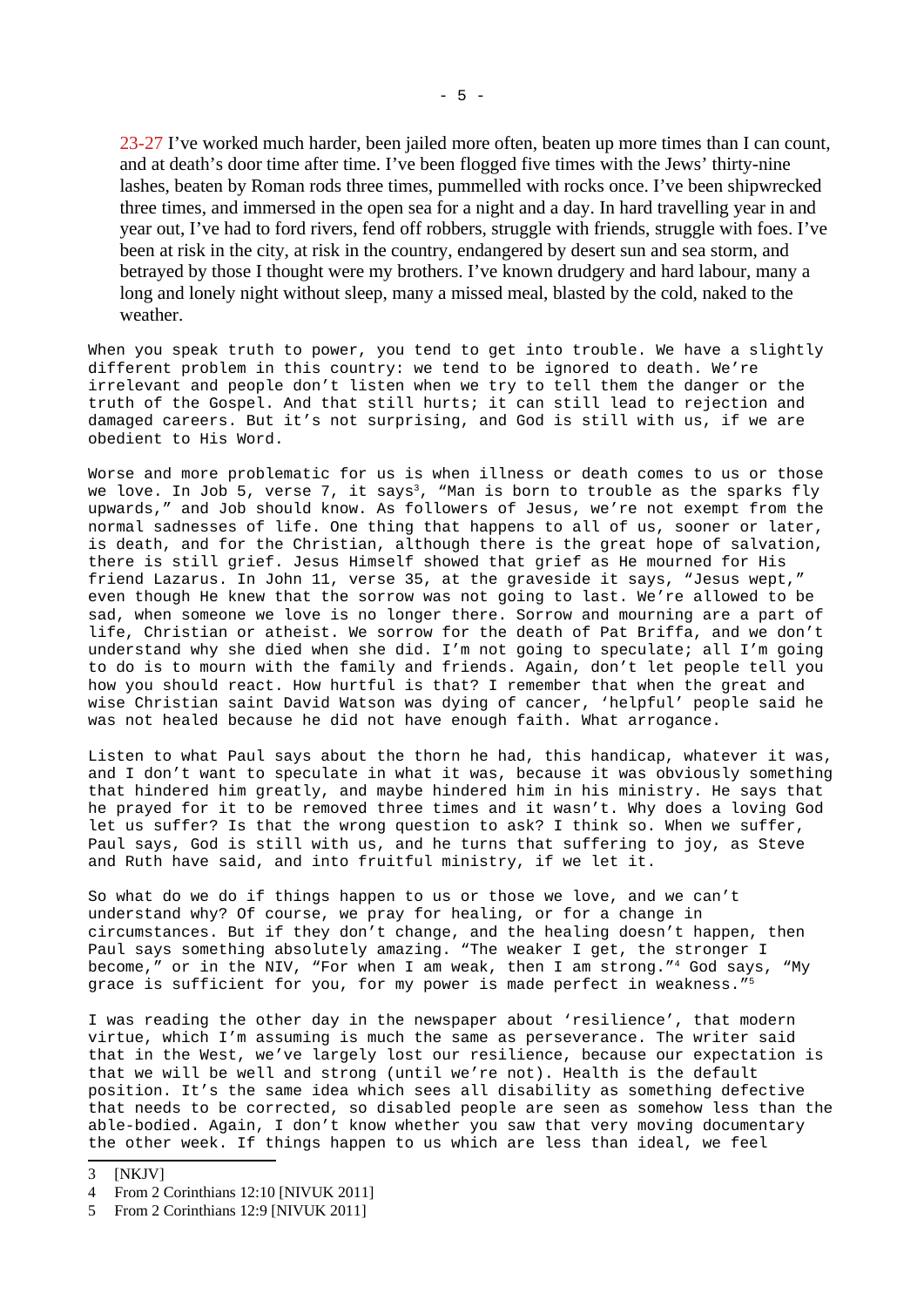failures, because we feel we should be well and happy. I think any other century would correct that feeling pretty well.

Certainly, Paul would. Not because he is masochistic or seeks out painful experience, but because he knows that they happen to all of us. If we as Christians don't invest in this strengthening grace, keep on being sanctified by the love and the presence of God to help us when things get hard, then it's very difficult for us to become mature at all.

I know, it's a balance. Please don't think I'm advocating some sort of flagellation. The early church were really wise when they said if you go out of your way to court martyrdom, you aren't a martyr. Paul says in Philippians, chapter 4 [6](#page-5-0),

12 I know what it is to be in need, and I know what it is to have plenty. I have learned the secret of being content in any and every situation, whether well fed or hungry, whether living in plenty or in want.

And how does he do that?

13 I can do all this through him who gives me strength.

And it's a similar thing to what he's saying here. If we can rely on God and His grace, He is sufficient to meet all the circumstances we find ourselves in. We need to practice the resilience or the perseverance which means that we rely on Him. And it has to be by practice. When you are justified by grace to start off with, then you know that you can come into the presence of God, you can come in safely, regularly, frequently into this beyond-holy, beyond-loving God that we know, and that He will live within us. But it doesn't count for anything, if we then take back ourselves and say, "Well, thank you very much for justifying grace, now I can cope on my own." The point is, to learn that we continue to rely on Him, day by day, hour by hour and second by second. It takes a long time to grow faith. We shouldn't feel unhappy if sometimes we fall away, because God will always bring us back, have the means to enable us to come back into His presence. In Romans 5 [7](#page-5-1), Paul develops this much further. (This is a bit of a long quote, so you might like to look it up.)

1 Therefore, since we have been justified through faith,

(that justified bit)

we have peace with God through our Lord Jesus Christ, 2 through whom we have gained access by faith into this grace in which we now stand. And we boast in the hope of the glory of God.

(And then comes the next bit.)

3 Not only so, but we also glory in our sufferings, because we know that suffering produces perseverance; 4 perseverance, character; and character, hope. 5 And hope does not put us to shame, because God's love has been poured out into our hearts through the Holy Spirit, who has been given to us.

Perseverance isn't an exciting virtue. It's by its nature long-lasting. It isn't showy. It's very hard in today's world, where we are expected to have instant success, to think about years and years of quiet faith in God. But that's what we're called to. Paul looks at grace as God gives it and as we receive it. God's grace is enough for us if we rest in Him. Look at the sacrifice of Jesus. The pain and suffering He carried for us means that there is nowhere where we can say, "So where was God in this?" because Jesus had already stood in the place of injustice, ill treatment, a shameful death. And for us to understand this takes perseverance and faith from *us*, a daily reassertion that Jesus is Lord for *us* in our lives.

<span id="page-5-0"></span><sup>6</sup> NIVUK 2011

<span id="page-5-1"></span><sup>7</sup> NIVUK 2011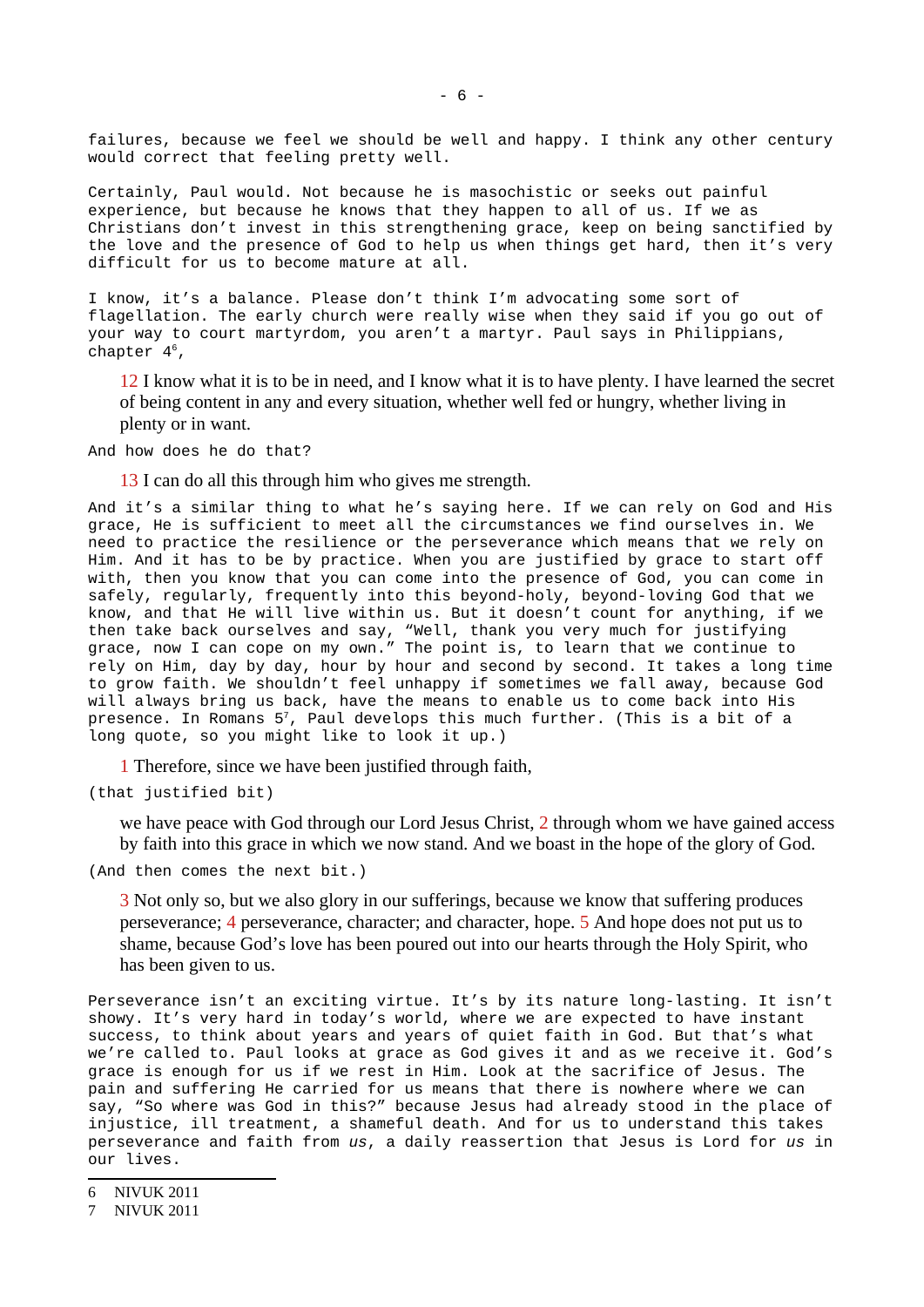So who do you put your trust in? In yourself? In the exciting ministers who show you shortcuts to grace? Or in the Pauls, who patiently explain that faith in Jesus is all you need. I think today that when we're struggling with so many changes and so much sorrow, that this is the grace we need, strengthening grace, which deepens our reliance on Jesus, the Author and Finisher of our faith. We need to encourage one another to continue in this grace, which Paul says, and experienced also, is all-sufficient. In fact, we do great things in faith, because we have no strength of our own in which to do anything. Where we are at the end of our tether is where God can begin. God's strength is much greater than ours and His purpose much clearer. So I'd like to end with encouragement for us all to continue in this grace.

## *Prayerful Responses*

[Val Whiteman:]

I'd like to start a time of response by looking where we are. This is the time to think of what you're carrying instead of giving it to God. In a minute, I'm going to read Psalm 130, which is one of the Psalms of Ascents that the Israelites recited as they went up to Jerusalem each year. And it's probably the darkest of them, and it expresses the despair that people feel. Remember, we're allowed to give the darkness to God. So as we think more about relying on God, and less on us, let's think about where we are. The Psalm ends with the knowledge that God will redeem Israel, and you'd like to put in that we stand beyond that redemption in Christ already. So a moment and then I'm going to read the psalm again in The Message.

Help, GOD—I've hit rock bottom! Master, hear my cry for help! Listen hard! Open your ears! Listen to my cries for mercy. If you, GOD, kept records on wrongdoings,

who would stand a chance?

As it turns out, forgiveness is your habit, and that's why you're worshipped.

I pray to GOD—my life a prayer and wait for what he'll say and do.

My life's on the line before God, my Lord, waiting and watching till morning, waiting and watching till morning.

O Israel, wait and watch for GOD with GOD's arrival comes love, with GOD's arrival comes generous redemption. No doubt about it—he'll redeem Israel, buy back Israel from captivity to sin.

[Andrew Attwood:]

So let's continue in a moment of quiet. Let's be still and wait on the Lord.

Come, Holy Spirit, and meet us where we are.

Bring to God what you're carrying.

When we are at the end of our tether is where God can begin.

So let Him begin in this moment.